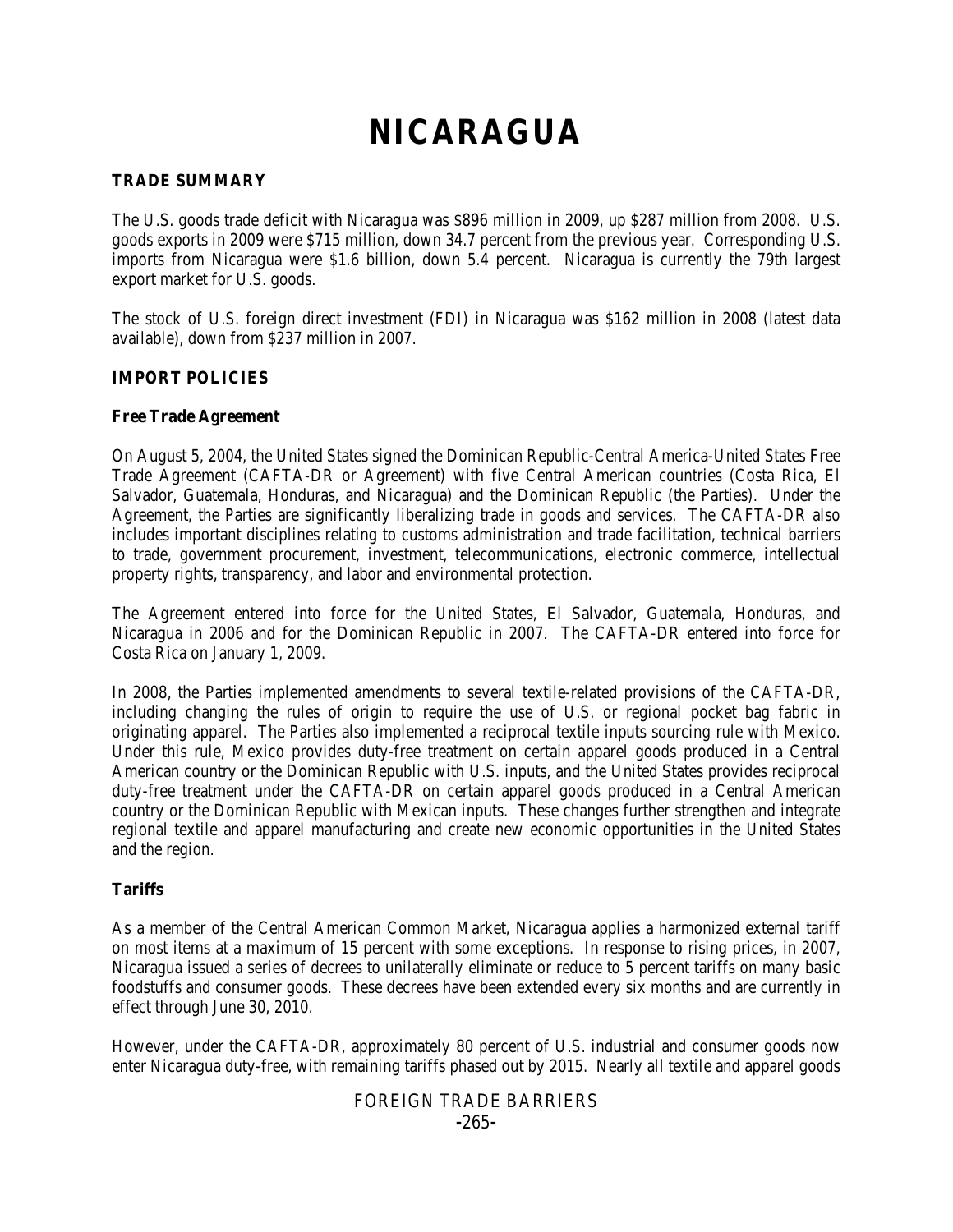that meet the Agreement's rules of origin now enter Nicaragua duty-free and quota-free, promoting new opportunities for U.S. and regional fiber, yarn, fabric, and apparel manufacturing companies.

Under the CAFTA-DR, more than half of U.S. agricultural exports now enter Nicaragua duty-free. Nicaragua will eliminate its remaining tariffs on nearly all agricultural goods by 2025, including those on pork, rice, and yellow corn. Nicaragua will eliminate its tariffs on chicken leg quarters and rice by 2023 and on dairy products by 2025. For certain products, tariff-rate quotas (TRQs) will permit duty-free access for specified quantities during the tariff phase out period, with the duty-free amount expanding during that period. Nicaragua will liberalize trade in white corn through expansion of a TRQ rather than by tariff reductions.

#### **Nontariff Measures**

The Nicaraguan government levies a "selective consumption tax" on some luxury items that is 15 percent or less, with a few exceptions. The tax is not applied exclusively to imports; however, domestic goods are taxed on the manufacturer's price, while imports are taxed on the cost, insurance, and freight value. Alcoholic beverages and tobacco products are taxed on the price billed to the retailer.

#### **GOVERNMENT PROCUREMENT**

Procurement by government entities not covered by the CAFTA-DR, such as the National Electricity Company, the National Assembly, the National Basic Foods Company, the Ministry of Tourism, the Supreme Court, the Ministry of Energy and Mines, and some public universities, remains subject to highly nontransparent and irregular practices.

Nicaragua is not a signatory to the WTO Agreement on Government Procurement.

#### **EXPORT SUBSIDIES**

Nicaragua does not provide export financing. However, all exporters receive tax benefit certificates equivalent to 1.5 percent of the free-on-board value of the exported goods. Under the CAFTA-DR, Nicaragua may not adopt new duty waivers or expand existing duty waivers that are conditioned on the fulfillment of a performance requirement (*e.g.*, the export of a given level or percentage of goods). However, Nicaragua may maintain such duty waiver measures for such time as it is an Annex VII country for the purposes of the WTO Agreement on Subsidies and Countervailing Measures (SCM Agreement). Thereafter, Nicaragua must maintain any such measures in accordance with Article 27.4 of the SCM Agreement.

#### **INTELLECTUAL PROPERTY RIGHTS (IPR) PROTECTION**

To implement its CAFTA-DR IPR obligations, Nicaragua undertook legislative reforms providing for stronger IPR protection and enforcement. Despite these efforts, the piracy of optical media and trademark violations continue to be concerns. The United States has expressed concern to the Nicaraguan government about inadequate enforcement.

The CAFTA-DR provides for improved standards for the protection and enforcement of a broad range of IPR, including: protections for patents, trademarks, undisclosed test and other data submitted to obtain marketing approval for pharmaceuticals and agricultural chemicals; and for digital copyrighted products such as software, music, text, and videos; and further deterrence of piracy and counterfeiting.

#### FOREIGN TRADE BARRIERS **-**266**-**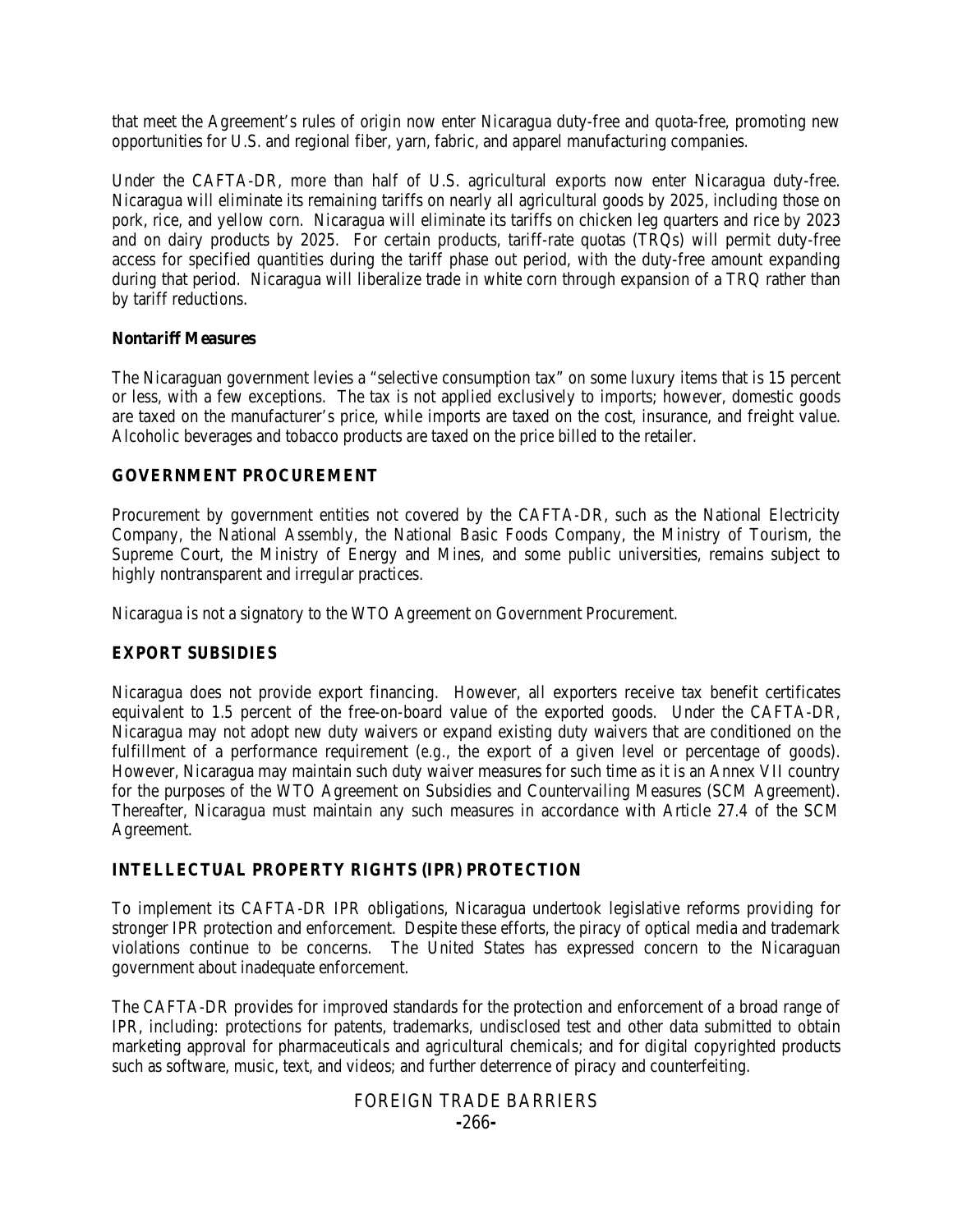The United States will continue to monitor Nicaragua's implementation of its IPR obligations under the CAFTA-DR.

#### **SERVICES BARRIERS**

Under the CAFTA-DR, Nicaragua granted U.S. services suppliers substantial access to its services market, including financial services.

Under the CAFTA-DR, Nicaragua committed to opening its telecommunications sector to U.S. investors and services suppliers. The executive branch has proposed legislation that would strengthen the enforcement capacity of the telecommunications regulator (TELCOR) and improve competitive conditions in Nicaragua's telecommunications market. The United States will monitor this process, as well as TELCOR's efforts to implement new telecommunications regulations.

#### **INVESTMENT BARRIERS**

The CAFTA-DR establishes a secure and predictable legal framework for U.S. investors operating in Nicaragua. The investment protection obligations of the CAFTA-DR apply to a broad definition of investments, including enterprises, debt, concessions, contracts, and intellectual property. In most circumstances, the CAFTA-DR guarantees U.S. investors the right to establish, acquire, and operate their investments in Nicaragua on an equal footing with domestic investors. Investor rights are protected under the CAFTA-DR by a procedure for dispute settlement that is impartial and transparent.

During the 1980s, the Nicaraguan government confiscated some 28,000 real properties. Since 1990, thousands of individuals have filed claims for the return of their property or to receive compensation. Where granted, compensation is most commonly provided via low interest bonds issued by the government. As of October 2009, the Nicaraguan government had settled more than 4,600 U.S. citizen claims relating to confiscated property. A total of 563 U.S. claims registered with the U.S. Embassy remain outstanding. The United States continues to press the Nicaraguan government to resolve these outstanding claims.

Notwithstanding the CAFTA-DR's legal framework for investment, the ongoing occurrence of disputes involving the government of Nicaragua suggests a systemic concern that may negatively impact the investment climate. For example, in 2009, the government of Nicaragua cancelled a provisional license for electricity generation granted to a wind energy consortium that included a U.S. partner. The government claimed the consortium had violated the terms of its license by beginning construction. After a six week delay, the government granted a permanent license, and the consortium resumed construction.

## **OTHER BARRIERS**

Some U.S. firms and citizens have found corruption in government, including in the judiciary, to be a significant concern and a constraint to successful investment in Nicaragua. The general perception is that government agencies and the judicial system are weak and subject to outside influence. Administrative and judicial decision-making appear at times to be inconsistent, non-transparent, and very time consuming. Courts have frequently granted orders (called an "amparo") to protect individuals suspected of white collar crime that enjoin official investigatory and enforcement actions indefinitely. Foreign investors are not specifically targeted but often find themselves at a disadvantage in any dispute with Nicaraguan nationals.

## FOREIGN TRADE BARRIERS **-**267**-**